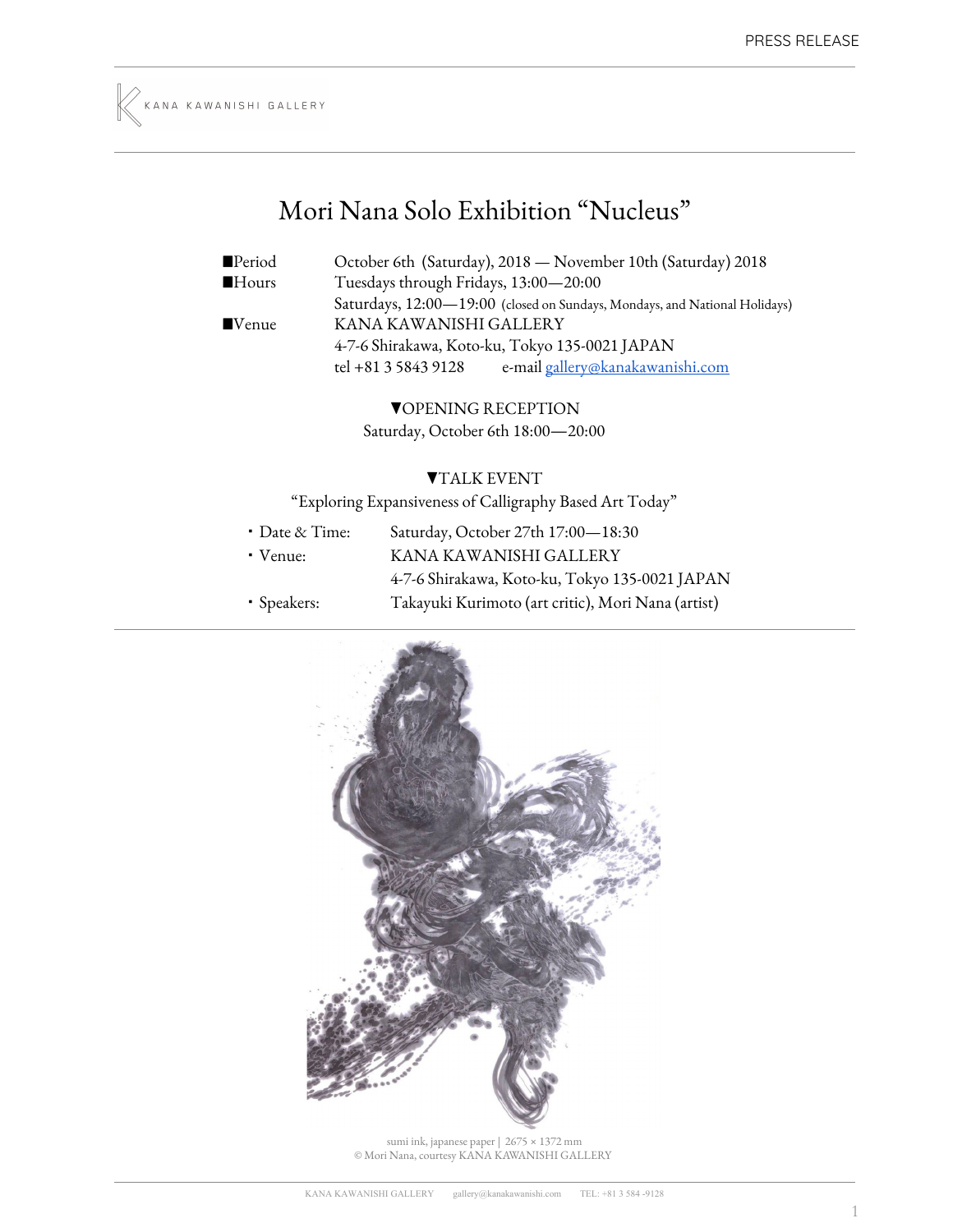KANA KAWANISHI GALLERY

KANA KAWANISHI GALLERY is pleased to announce the opening of Mori Nana's solo exhibition, *Nucleus*, on Saturday, October 6th.

Mori Nana, who grew up in a family of professional calligraphers, has been deepening her expression with Japanese ink and brush at Tokyo University of the Arts, Department of Fine Arts, Intermedia Art, and will be presenting her solo exhibition for the first time after completing her master's course in 2016.

Since her early childhood, Mori had been interested in how her father would pick a certain work as "work" amongst the numerous other calligraphies he had written. The criteria, unable to explain logically, was yet something felt absolutely certain. She had thought such criteria is in the nucleus of all elements.

In China, calligraphy has been valued for its deeply artistic merit as one of the six ancient arts. In Japan, however, it has undergone its own transformation. During the Meiji Period, with the introduction of Western art theory, the debate on where to position the art of calligraphy emerged, with passionate discussions on the ingrained dichotomy of image versus language that occurs in the discipline. Modern calligraphers in Japan, through trial and error, create work that delves into both dimensions of this art form—an Asian tradition inherited from ancient times as well as an exploration in the differences compared to Western art which emerged on the scene after the Meiji Period.

Mori Nana describes calligraphy as "A medium that has the power to channel the potential energy of an individual." During the artist's creative process, she pays attention to her state of my mind, while scribbling with ink for hours at a time, preparing to create calligraphy. A unique piece of art, which strokes were repeated as many times as necessary for the line to become defined in her physicality. Depending on the relationship amongst ink, paper, brush, water, and climate, the section first touched by the brush appears as the very top of the image. In other words, it can perhaps be said that it is an intrinsically time-based art discipline, where both "the moment" and "continuity" are enclosed in a single stroke.

Transcending the conscious and the subconscious, a moment in which one surpasses the boundary of the body. Or perhaps, an opportunity illustrated when conditions such as climate, mind and location come together in harmony. The multifacetedness of the phenomena is expressed not only within the extent of the artwork but also multidimensionally through the arrangement of the exhibition space.

We are looking forward to kindly welcoming you at Mori Nana's first solo exhibition.